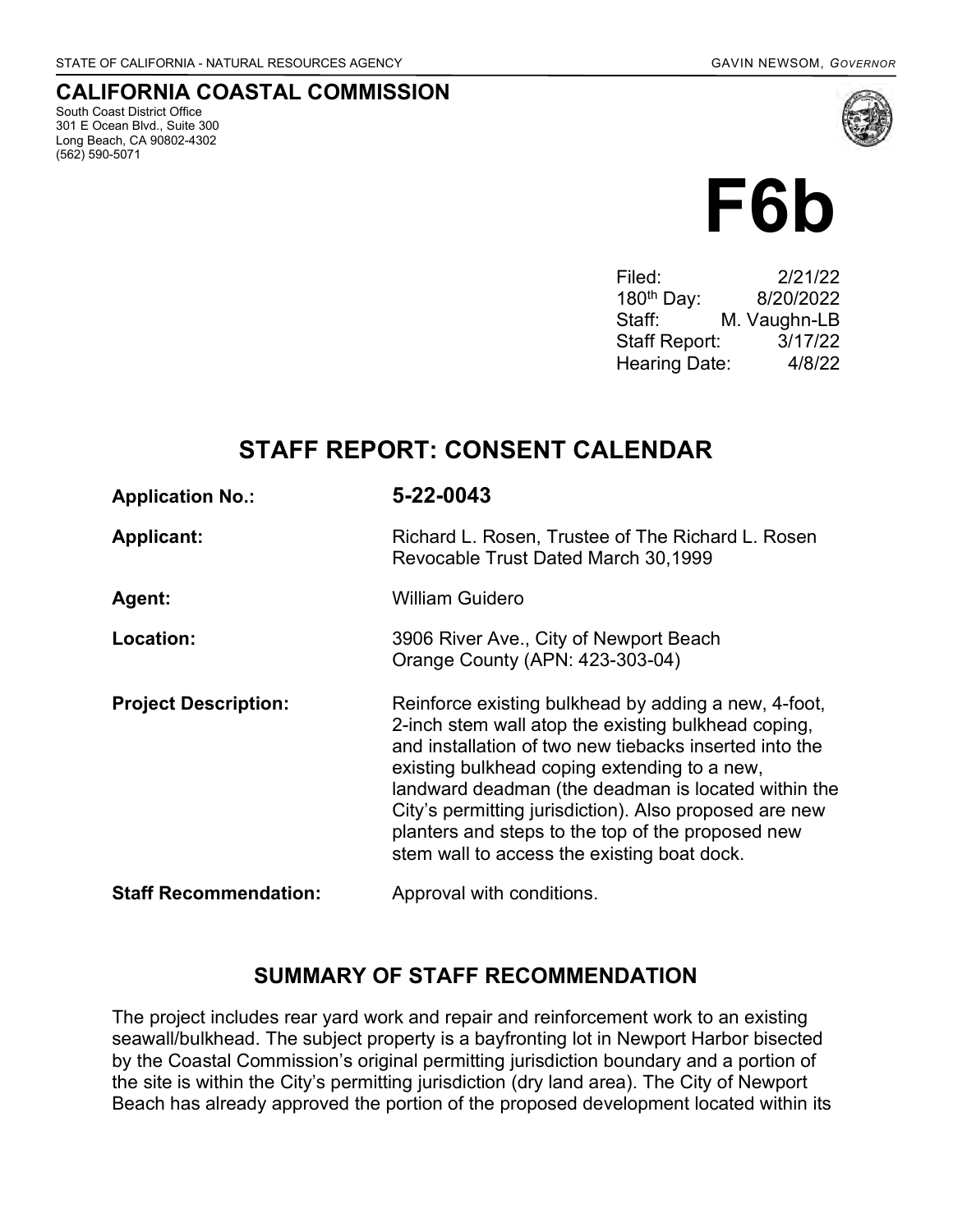Local Coastal Plan (LCP) permitting jurisdiction, located on the inland side of the lot. The City's LCP was effectively certified on January 13, 2017. The standard of review for development within the City's permit jurisdiction is the City's certified LCP. The standard of review for development within the Commission's original permit jurisdiction is Chapter 3 of the Coastal Act, and the City's certified LCP may provide guidance.

Commission staff is recommending APPROVAL of the coastal development permit application with special conditions. The major issues raised by this proposed development concern consistency with the hazards, water quality and marine resources, and public access and recreation policies of the Coastal Act.

The proposed project is located in an area where coastal hazards exist and can adversely impact the development. Therefore, staff recommends the Commission impose Special Condition No. 1, requiring the applicant to assume the potential risk of injury and damage arising from coastal hazards that may threaten the development. No work is proposed bayward of the existing seawall/bulkhead, other than detaching and re-attaching the existing gangway to accommodate construction of the proposed stemwall. None of the seawall/bulkhead work will be bayward of the existing seawall/bulkhead footprint. To ensure that no future work to the seawall/bulkhead results in bayward extension of the seawall/bulkhead, and to thereby prevent intrusion into tidelands, staff recommends the Commission impose Special Condition No. 3, which mandates no future bayward extension of the existing seawall/bulkhead.

Any potential changes to the proposed project may result in adverse impacts to coastal resources. To ensure that development on the site does not occur which could potentially result in adverse impacts to coastal processes, staff recommends the Commission impose Special Condition No. 2, which informs the applicant that future development at the site requires an amendment to Coastal Development Permit No. 5- 22-0043 or a new coastal development permit.

During construction and post construction, the proposed project has potential for adverse impacts to water quality and marine resources. Therefore, staff recommends the Commission impose two special conditions that address and minimize impacts to water quality and marine resources as follows: Special Condition No. 4 outlines construction-related requirements to provide for the safe storage of construction materials and the safe disposal of construction debris; and Special Condition No. 5 requires that all vegetated landscaped areas consist only of native plants or non-native drought tolerant plants that are non-invasive.

There is no direct public pedestrian access to the water through the private residential lot. However, public access is available near the site at the ends of  $39<sup>th</sup>$  Street and  $40<sup>th</sup>$ Street. As conditioned, the project is consistent with the public access policies of the Coastal Act and the City's certified LCP. However, Coastal Commission approval of this project cannot waive any public rights that may exist on the property now or in the future. Therefore, staff recommends the Commission impose Special Condition No. 6,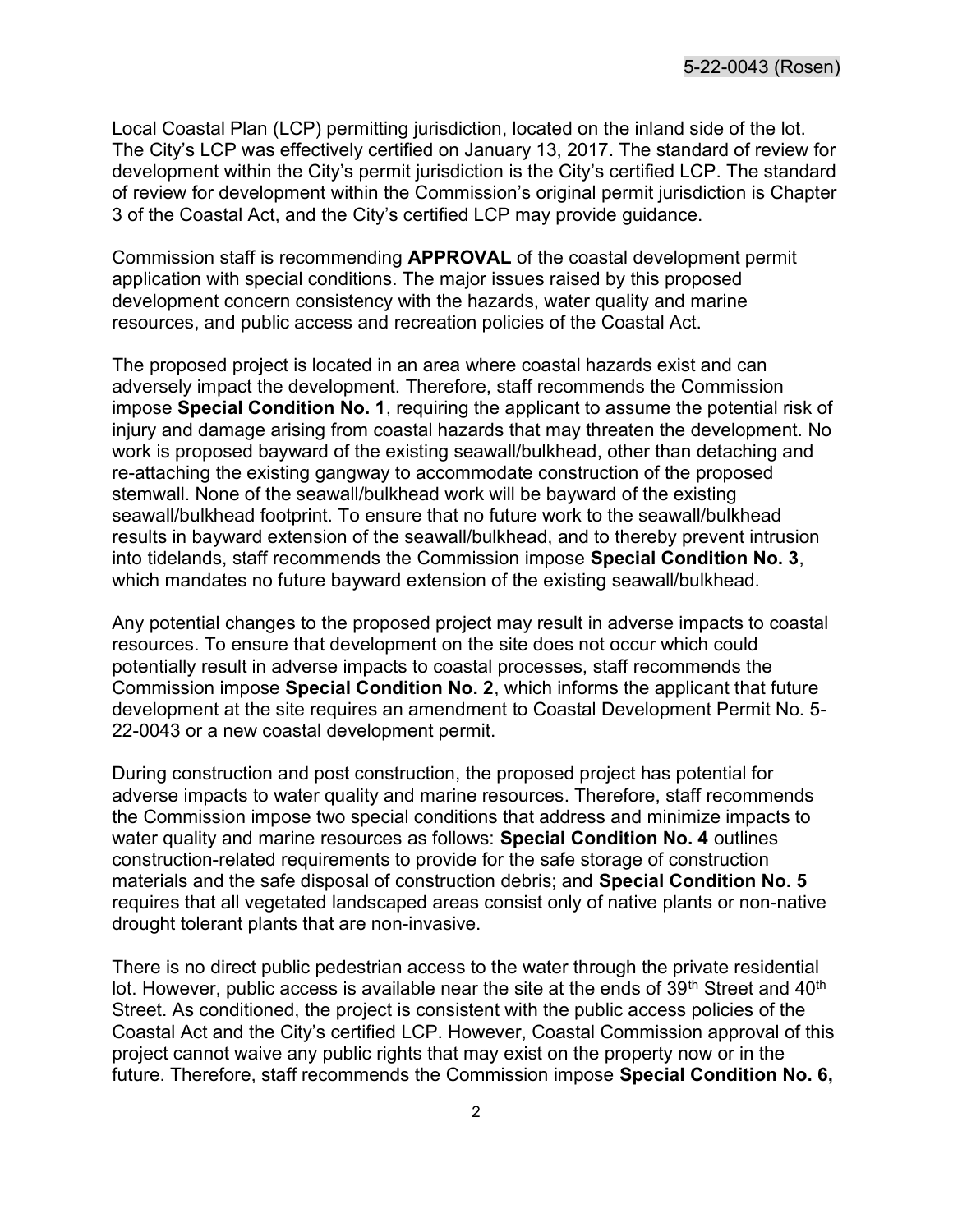#### 5-22-0043 (Rosen)

which states that the approval of a coastal development permit for the project does not waive any public rights or interests that exist or may exist on the property, and that if any portion of the development approved by this project is subsequently determined to be located on or over public trust lands, then development approved by this coastal development not compatible with the public trust must be removed.

To ensure that any prospective future owners of the property are made aware of the applicability of the conditions of this permit, staff recommends the Commission impose Special Condition No. 7, which requires the property owner record a deed restriction against the property, referencing all of the above special conditions of this permit and imposing them as covenants, conditions and restrictions on the use and enjoyment of the property.

The motion to approve the coastal development permit application is on **Page Five**. The special conditions begin on **Page Six**.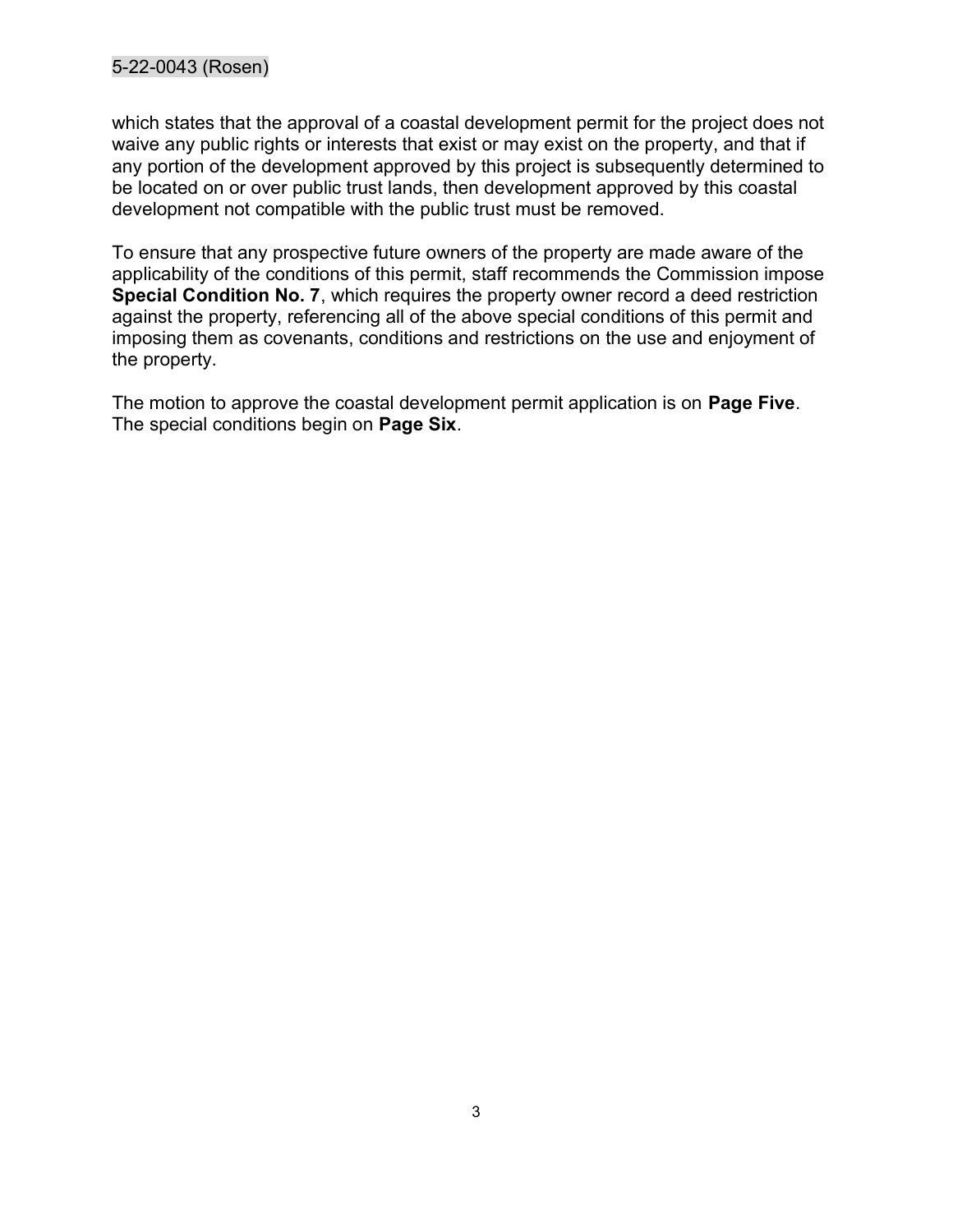# **TABLE OF CONTENTS**

# Contents

# **EXHIBITS**

Exhibit 1 - Vicinity Map

Exhibit 2 - Project Plans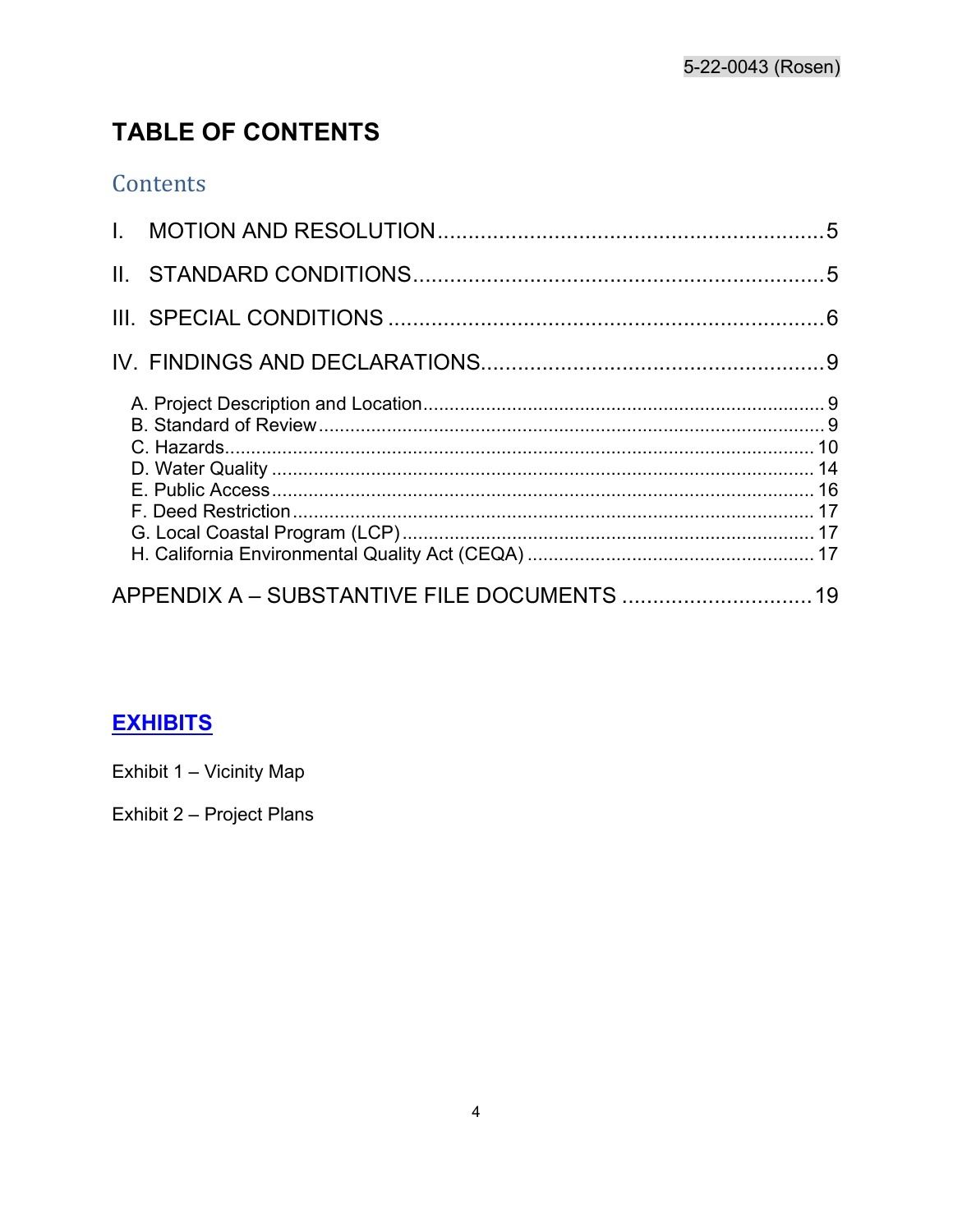# I. MOTION AND RESOLUTION

#### Motion:

I move that the Commission approve the Coastal Development Permit applications included on the consent calendar in accordance with the staff recommendations.

Staff recommends a **YES** vote. Passage of this motion will result in approval of all the permits included on the consent calendar. The motion passes only by affirmative vote of a majority of the Commissioners present.

#### Resolution:

The Commission hereby approves Coastal Development Permit Application No. 5- 22-0043 for the proposed development and adopts the findings set forth below on grounds that the development as conditioned will be in conformity with the policies of Chapter 3 of the Coastal Act. Approval of the permit complies with the California Environmental Quality Act because either 1) feasible mitigation measures and/or alternatives have been incorporated to substantially lessen any significant adverse effects of the development on the environment, or 2) there are no further feasible mitigation measures or alternatives that would substantially lessen any significant adverse impacts of the development on the environment.

# II. STANDARD CONDITIONS

- 1. Notice of Receipt and Acknowledgment. The permit is not valid and development shall not commence until a copy of the permit, signed by the applicant or authorized agent, acknowledging receipt of the permit and acceptance of the terms and conditions, is returned to the Commission office.
- 2. Expiration. If development has not commenced, the permit will expire two years from the date on which the Commission voted on the application. Development shall be pursued in a diligent manner and completed in a reasonable period of time. Application for extension of the permit must be made prior to the expiration date.
- 3. Interpretation. Any questions of intent of interpretation of any condition will be resolved by the Executive Director or the Commission.
- **4.** Assignment. The permit may be assigned to any qualified person, provided that the assignee files with the Commission an affidavit accepting all terms and conditions of the permit.
- 5. Terms and Conditions Run with the Land. These terms and conditions shall be perpetual, and it is the intention of the Commission and the applicant to bind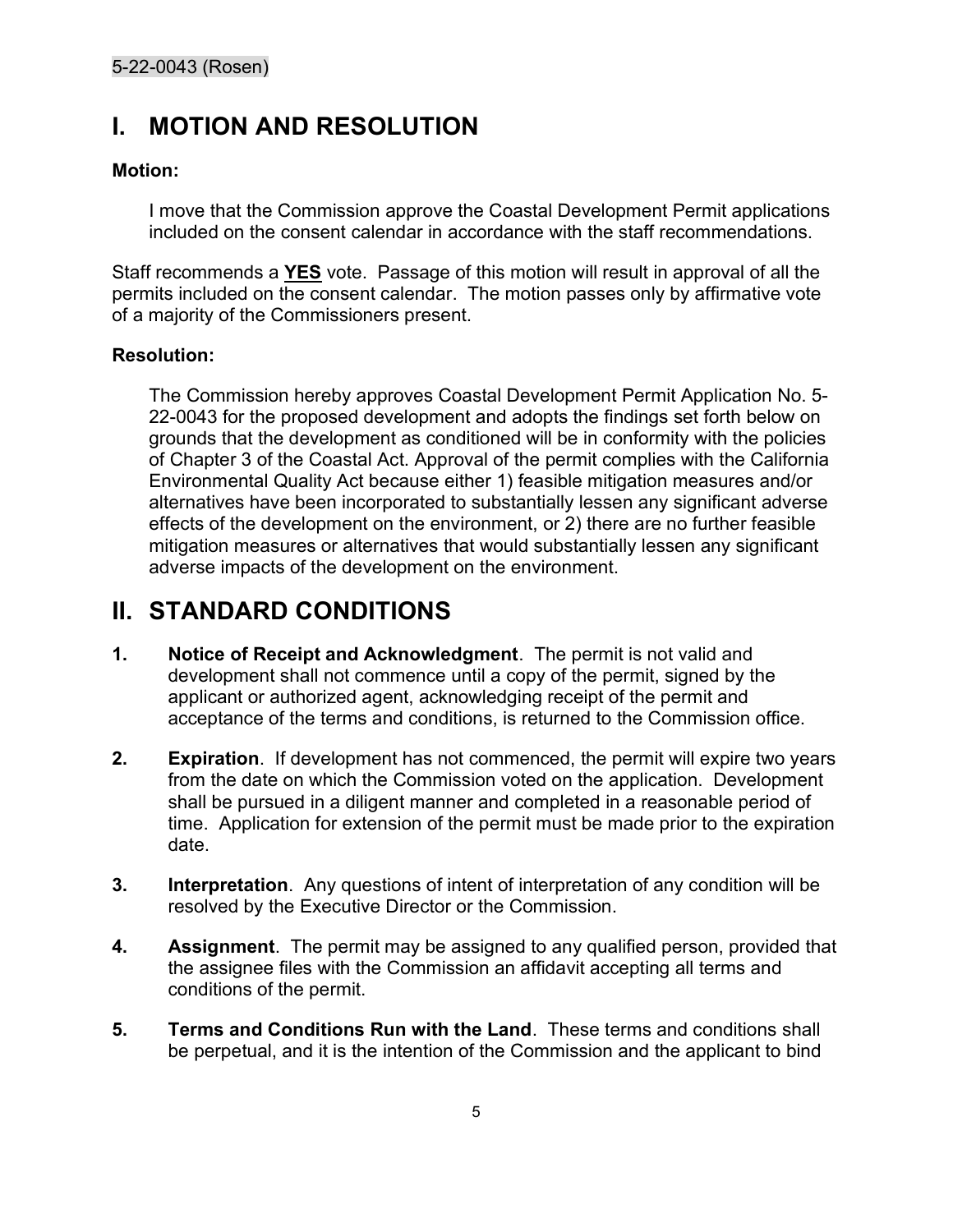all future owners and possessors of the subject property to the terms and conditions.

# III. SPECIAL CONDITIONS

- 1. Assumption of Risk, Waiver of Liability and Indemnity. By acceptance of this permit, the permittee acknowledges and agrees (i) that the site may be subject to hazards from waves, erosion, storm conditions, liquefaction, flooding, and sea level rise; (ii) to assume the risks to the permittee and the property that is the subject of this permit of injury and damage from such hazards in connection with this permitted development; (iii) to unconditionally waive any claim of damage or liability against the Commission, its officers, agents, and employees for injury or damage from such hazards; and (iv) to indemnify and hold harmless the Commission, its officers, agents, and employees with respect to the Commission's approval of the project against any and all liability, claims, demands, damages, costs (including costs and fees incurred in defense of such claims), expenses, and amounts paid in settlement arising from any injury or damage due to such hazards.
- 2. Future Development. This permit is only for the development described in Coastal Development Permit No. 5-22-0043. Pursuant to Title 14 California Code of Regulations Section 13250(b)(6), the exemptions otherwise provided in Public Resources Code Section 30610(a) shall not apply to the development governed by Coastal Development Permit No. 5-22-0043. Accordingly, any future improvements to the development authorized by this permit, including but not limited to repair and maintenance identified as requiring a permit in Public Resources Section 30610(d) and Title 14 California Code of Regulations Sections 13252(a)-(b), shall require an amendment to Permit No. 5-22-0043 from the Commission or shall require an additional coastal development permit from the Commission or from the applicable certified local government.

#### 3. No Future Bayward Extension of the Shoreline Protective Device.

- A. By acceptance of this Permit, the permittee agrees, on behalf of itself (or himself or herself or themselves, as applicable) and all successors and assigns, that no future repair or maintenance, enhancement, reinforcement, or any other activity affecting the shoreline protective device that is the subject of Coastal Development Permit No. 5-22-0043, shall result in any encroachment bayward of the authorized footprint of the shoreline structure. By acceptance of this Permit, the permittee waives, on behalf of itself (or himself or herself or themselves, as applicable) and all successors and assigns, any rights to such activity that may exist under Public Resources Code Section 30235.
- B. By acceptance of this Permit, the permittee agrees, on behalf of itself (or himself or herself, as applicable) and all successors and assigns, that no new shoreline protective device shall ever be constructed to protect the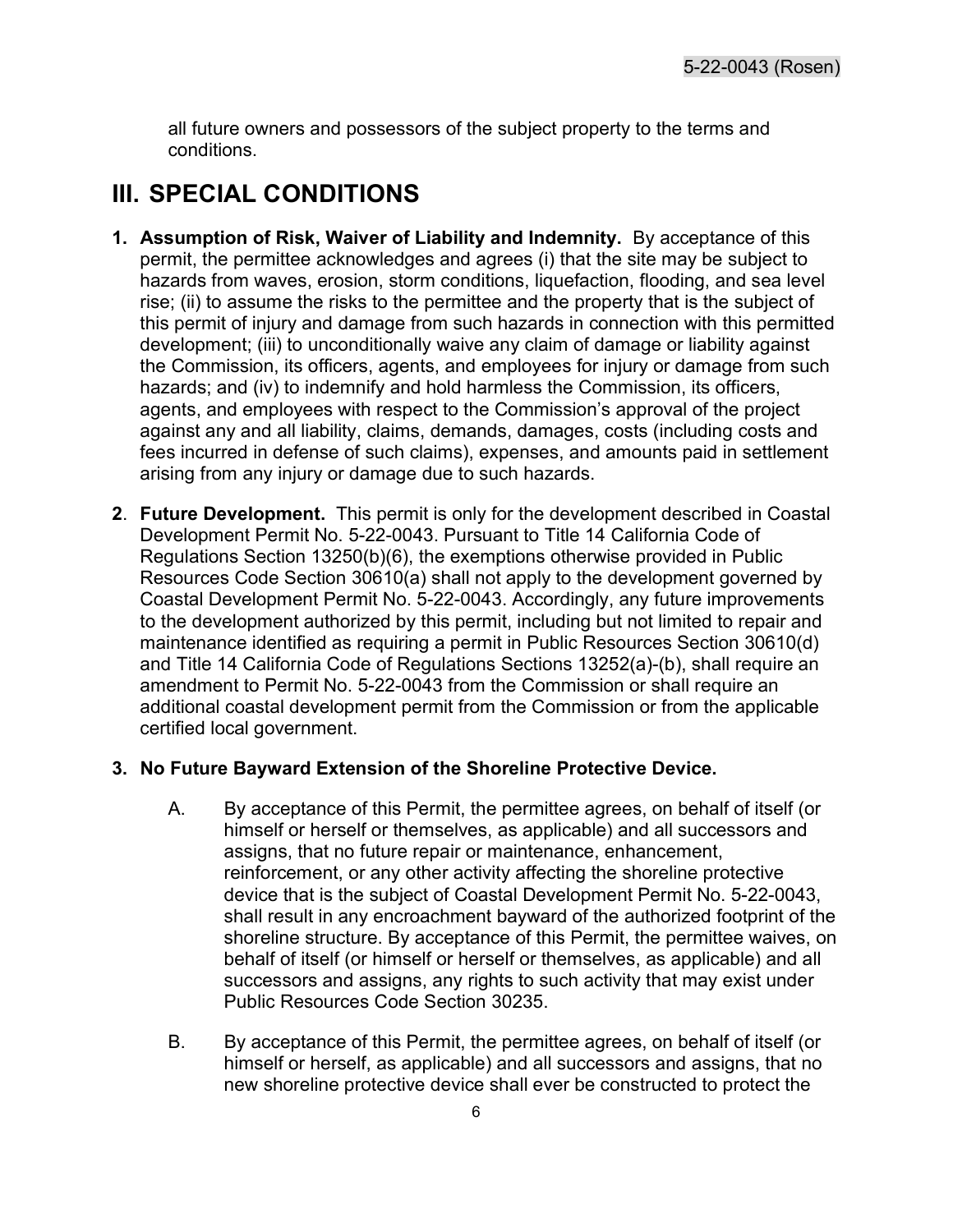development approved pursuant to Coastal Development Permit No. 5-22- 0043, as depicted on approved project plans, including, in the event that the development is threatened with damage or destruction from waves, erosion, storm conditions, flooding, or other coastal hazards in the future, an as may be exacerbated by sea level rise. By acceptance of this Permit, the permittee hereby waives, on behalf of itself (or himself or herself, as applicable) and all successors and assigns, any rights to construct such devices that may exist under applicable law.

- 4. Storage of Construction Materials, Mechanized Equipment and Removal of Construction Debris. By acceptance of this permit, the permittee agrees to comply with the following construction-related requirements:
	- A. No demolition or construction materials, debris, or waste shall be placed or stored where it may enter sensitive habitat, receiving waters or a storm drain, or be subject to wave, wind, rain, or tidal erosion and dispersion;
	- B. No demolition or construction equipment, materials, or activity shall be placed in or occur in any location that would result in impacts to environmentally sensitive habitat areas, streams, wetlands or their buffers;
	- C. Any and all debris resulting from demolition or construction activities shall be removed from the subject site within 24 hours of completion of the project;
	- D. Demolition or construction debris and sediment shall be removed from work areas each day that demolition or construction occurs to prevent the accumulation of sediment and other debris that may be discharged into coastal waters;
	- E. All trash and debris shall be disposed in the proper trash and recycling receptacles at the end of every construction day;
	- F. The applicant shall provide adequate disposal facilities for solid waste, including excess concrete, produced during demolition or construction;
	- G. Debris shall be disposed of at a legal disposal site or recycled at a recycling facility. If the disposal site is located in the Coastal Zone, a coastal development permit or an amendment to this permit shall be required before disposal can take place unless the Executive Director determines that no amendment or new permit is legally required;
	- H. All stock piles and construction materials shall be covered, enclosed on all sides, shall be located as far away as possible from drain inlets and any waterway, and shall not be stored in contact with the soil;
	- I. Machinery and equipment shall be maintained and washed in confined areas specifically designed to control runoff. Thinners or solvents shall not be discharged into sanitary or storm sewer systems;
	- J. The discharge of any hazardous materials into any receiving waters shall be prohibited;
	- K. Spill prevention and control measures shall be implemented to ensure the proper handling and storage of petroleum products and other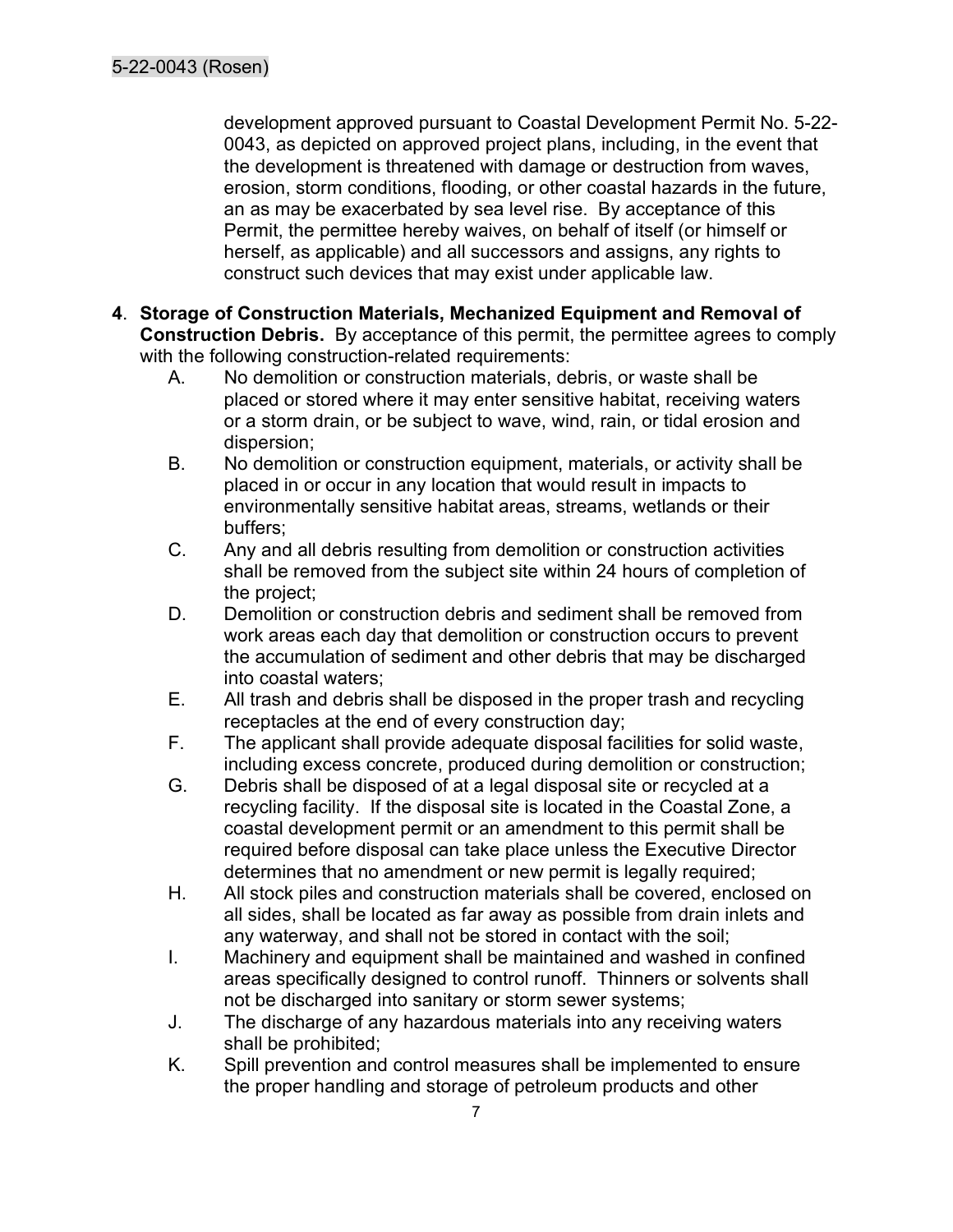construction materials. Measures shall include a designated fueling and vehicle maintenance area with appropriate berms and protection to prevent any spillage of gasoline or related petroleum products or contact with runoff. The area shall be located as far away from the receiving waters and storm drain inlets as possible;

- L. Best Management Practices (BMPs) and Good Housekeeping Practices (GHPs) designed to prevent spillage and/or runoff of demolition or construction-related materials, and to contain sediment or contaminants associated with demolition or construction activity, shall be implemented prior to the on-set of such activity; and
- M. All BMPs shall be maintained in a functional condition throughout the duration of construction activity.
- 5. Landscaping-Drought Tolerant, Non-Invasive Plants. Vegetated landscaped areas shall only consist of native plants or non-native drought tolerant plants that are non-invasive. No plant species listed as problematic and/or invasive by the California Native Plant Society (http://www.CNPS.org/), the California Invasive Plant Council (formerly the California Exotic Pest Plant Council) (http://www.calipc.org/), or as may be identified from time to time by the State of California shall be employed or allowed to naturalize or persist on the site. No plant species listed as a "noxious weed" by the State of California or the U.S. Federal Government shall be utilized within the property. All plants shall be low water use plants as identified by California Department of Water Resources (See: https://ucanr.edu/sites/WUCOLS/files/183488.pdf and http://ucanr.edu/sites/WUCOLS/files/183488.pdf
- 6. Public Rights and Public Trust. The Coastal Commission's approval of this permit shall not constitute a waiver of any public rights that exist or may exist on the property. The permittee shall not use this permit as evidence of a waiver of any public rights that may exist on the property now or in the future.
- 7. Deed Restriction. PRIOR TO ISSUANCE OF THE COASTAL DEVELOPMENT PERMIT, the applicant shall submit to the Executive Director for review and approval documentation demonstrating that the landowners have executed and recorded against the parcel(s) governed by this permit a deed restriction, in a form and content acceptable to the Executive Director: (1) indicating that, pursuant to this permit, the California Coastal Commission has authorized development on the subject property, subject to terms and conditions that restrict the use and enjoyment of that property; and (2) imposing the Special Conditions of this permit as covenants, conditions and restrictions on the use and enjoyment of the Property. The deed restriction shall include a legal description of the entire parcel or parcels governed by this permit. The deed restriction shall also indicate that, in the event of an extinguishment or termination of the deed restriction for any reason, the terms and conditions of this permit shall continue to restrict the use and enjoyment of the subject property so long as either this permit or the development it authorizes, or any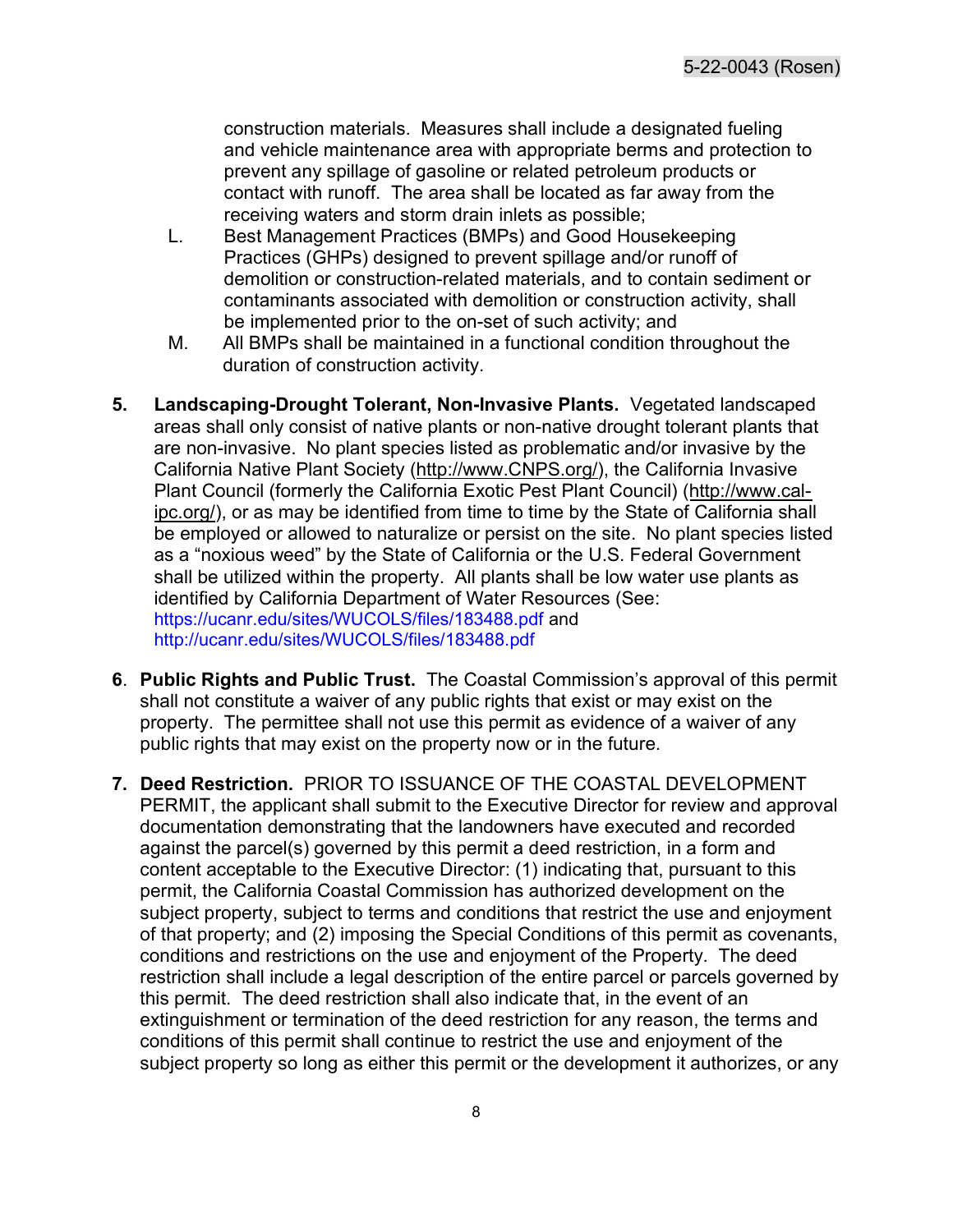part, modification, or amendment thereof, remains in existence on or with respect to the subject property.

# IV. FINDINGS AND DECLARATIONS

#### A. Project Description and Location

The proposed project on the bayfront site involves reinforcing the existing bulkhead by adding a new, 4-foot, 2-inch high stem wall atop the existing bulkhead coping, and installation of two, new tiebacks inserted into the existing bulkhead coping extending to a new, landward deadman (the deadman is located within the City's CDP permitting jurisdiction, and was approved by the City under Coastal Development Permit No. CD2021-021). The addition of the proposed stem wall will result in a new bulkhead height of 10.90 feet NAVD (11.10 feet MLLW). Also proposed are new planter areas, and steps leading to the top of the proposed new stem wall from the landward side as needed to access the existing boat dock at the site (**Exhibit 2**). The existing gangway to the existing boat dock will be detached and then re-attached to allow construction of the proposed stem wall. No steps are needed or proposed on the water side of the new stem wall. The existing bulkhead and all proposed modifications are located within project subject site's property line and within City's bulkhead line. No bayward encroachment of the existing bulkhead footprint will occur or is proposed. Other than detaching and re-attaching the existing boat dock's gangway, no work will occur from the waterside of the bulkhead. No glass or other type of railing is proposed atop the proposed stem wall. The subject site is located at 3906 River Avenue, and fronts on Rivo Alto Channel, at inland extent of harbor, in the City of Newport Beach, Orange County (Exhibit 1).

The City issued Approval In Concept AIC 2021-004 for the proposed development on 12/8/2021. The subject site is designated as R-2, Two-Unit Residential by the certified City of Newport Beach LCP and the proposed use conforms to this designation. The subject site fronts on Rivo Alto Channel, identified by the City as "Waterways Dedicated or Reserved for the same" on the City's Tidelands Survey of Newport Harbor dated January 11, 2017 and it is not part of the mapped State Tidelands held in trust by the City. Pursuant to Public Resources Code section 7552.5, the submerged land is subject to a navigational easement that, in general, precludes the owner from preventing the public from using the waters for navigational purposes even if the submerged lands are not public trust lands. The proposed bulkhead reinforcement will occur on the land side of the property. The proposed development will not interfere with the navigational easement.

#### B. Standard of Review

The subject property is bisected by the coastal permit jurisdiction boundary, resulting in a portion of the property including dry land, being within the CCC permit jurisdiction, while the remaining landside portion of the site is with the City's permitting jurisdiction. A portion of this project has been approved by the City of Newport Beach because it is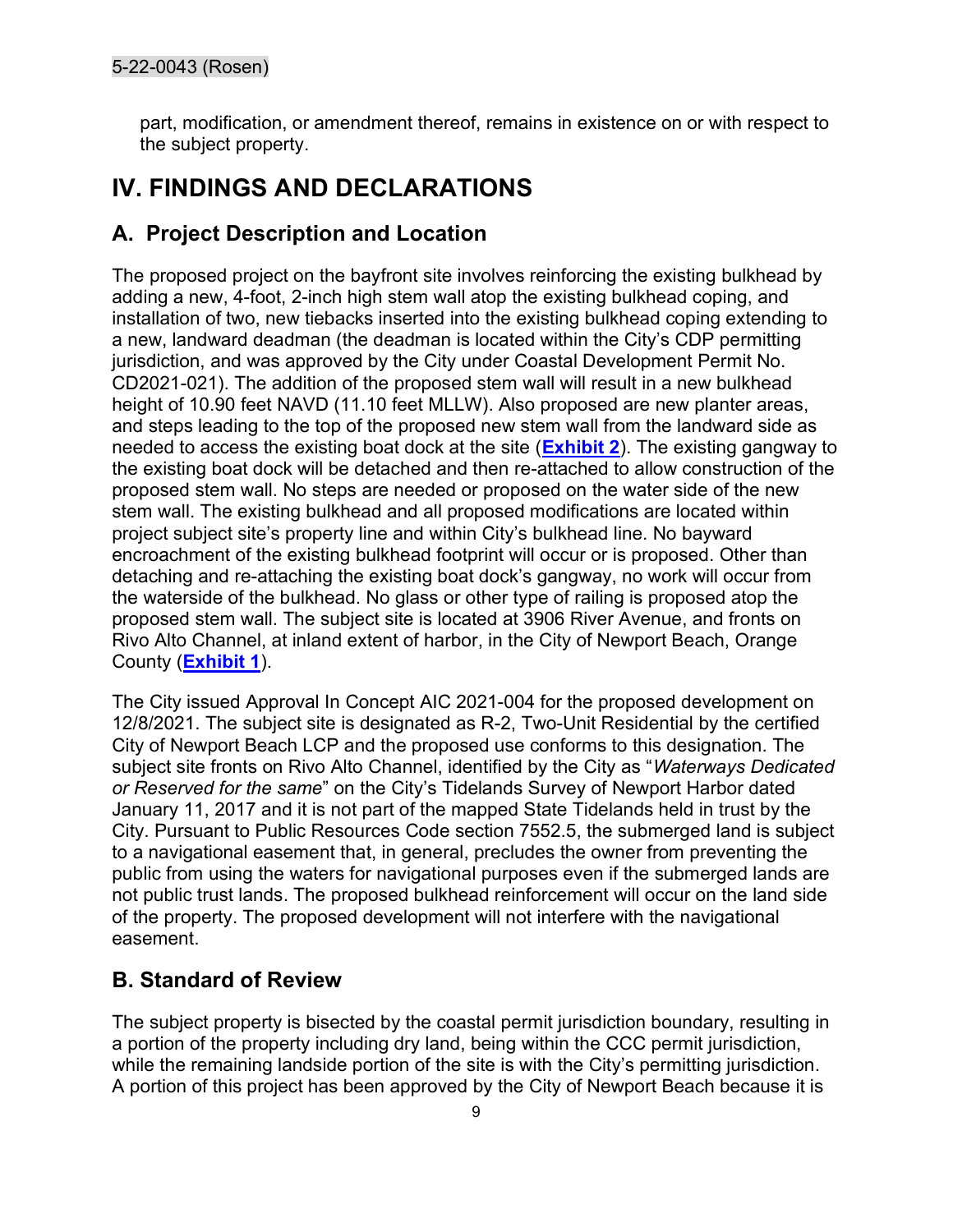within the City's permit authority as designated in the certified LCP (Title 21 of the Newport Beach Municipal Code). The City Zoning Administrator approved that portion of the development through Resolution No. ZA2021-042 (Coastal Development Permit No. CD2021-021.

The remaining portion of the property on the bayward side is located within the Commission's original jurisdiction. More specifically, the following portions of the proposed development are within the CCC permit jurisdiction: 1) reinforcing the existing seawall by utilizing two tie-backs; 2) increasing the height of the existing seawall/ bulkhead to 10.9 feet NAVD88 by adding the stem wall; 3) installing new planters; and 4) installing new steps, and 5) detaching and re-attaching the existing gangway on the water side of the bulkhead.

The City of Newport Beach LCP was effectively certified on January 13, 2017. The standard of review for development within the City's permit jurisdiction is the City's certified LCP. The standard of review for development within the Commission's original permit jurisdiction is Chapter 3 of the Coastal Act, although the City's certified LCP is advisory in nature and may provide guidance.

#### C. Hazards

Coastal Act Sections 30253 requires that new development minimize risks to life and property in areas of flood hazard, and shall not significantly contribute to erosion, destruction of the site, or the construction of protective devices that substantially alter natural landforms along bluffs and cliffs. Coastal Act Sections 30235 states that seawalls/bulkheads shall be permitted when required to protect coastal dependent uses or to protect existing structures. The City's certified LCP also includes a number of similar policies regarding new development and hazards and protective devices, such as Coastal Land Use Plan (CLUP) Policy 2.8.1-2 that states that new development will be designed and sited to avoid hazardous areas and minimize risks to life and property from coastal and other hazards; and CLUP Policy 2.8.6-5 that states that seawalls are permitted when required to serve coastal-dependent uses or to protect existing principal structures.

The proposed project also involves raising the height of the existing seawall/bulkhead by 4 feet, 2 inches via a new stem wall from an elevation of +6.74 NAVD88 to +10.90 NAVD88, and installing two new tie back supports, each affixed to a new concrete deadman. No bayward encroachment of the seawall/bulkhead is proposed with the work.

Due to its bayfront location, the subject site is exposed to the hazard of waves, erosion, storm conditions, sea level rise and other natural hazards. To analyze the suitability of the site for the proposed development relative to those hazards, the applicant provided a Revised Coastal Hazards Analysis Report and Sea Level Rise Discussion and Response to California Coastal Commission Notice of Incomplete Application, dated 2/17/2022 dated 6/10/2021, both prepared by GeoSoils, Inc. In addition, the applicant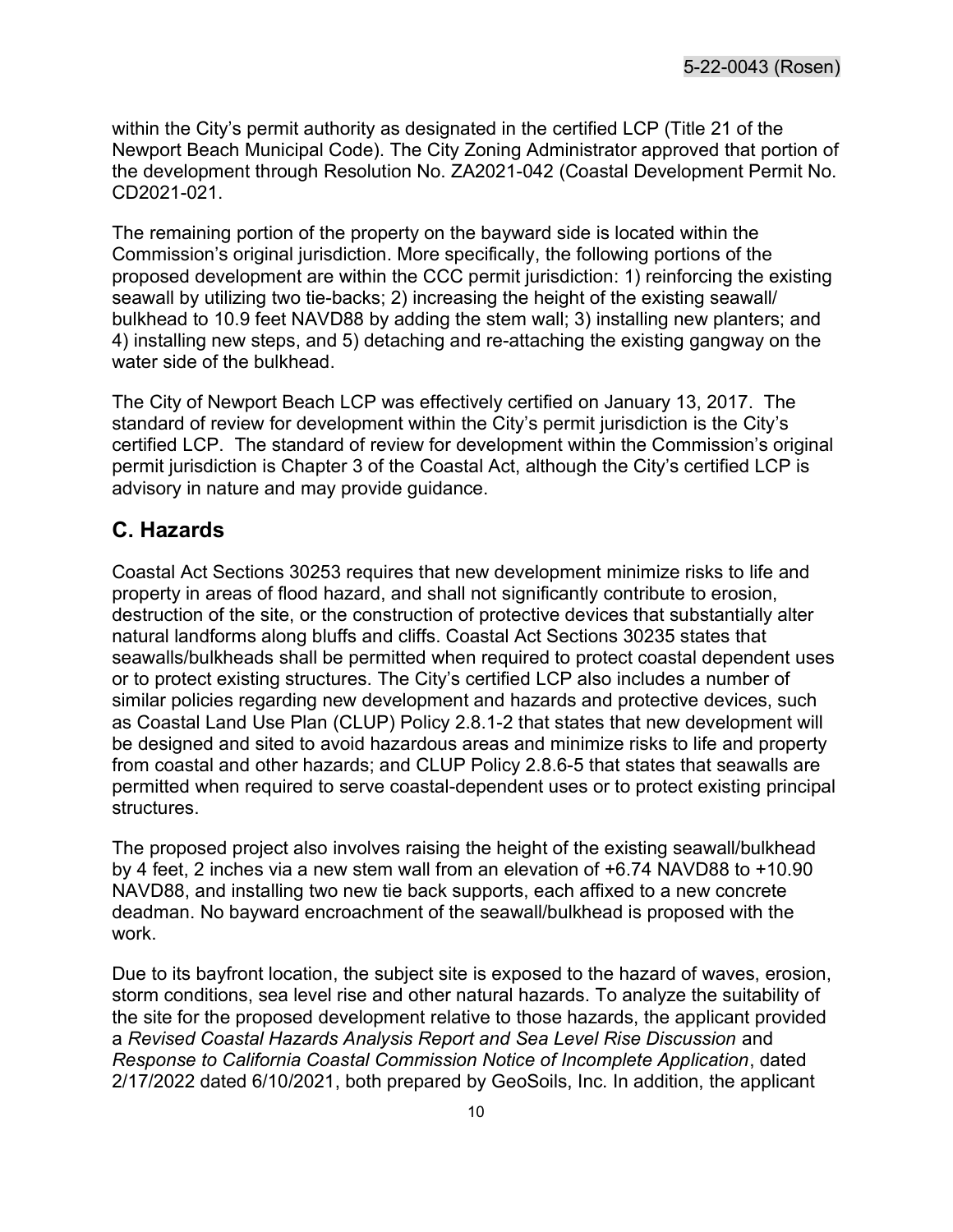submitted a Letter Report from PMA Consulting, Inc. (dated 2/17/2022) in response to the Notice of Incomplete Application. The findings of the seawall/bulkhead condition analysis indicate that the pre-cast concrete panels of the existing seawall/bulkhead were found to be in good condition without noticeable signs of distress. In addition, the analysis states that the existing seawall/bulkhead is required to protect the principal structure and the site improvements on the adjacent properties, public facilities, and infrastructure; thus, it cannot be removed at this time. Removal of the seawall/bulkhead will result in erosion and undermining the foundations of the structure and the site walls at the subject site and both adjacent sites.

The bulkheads that surround the islands and channels of Newport Beach are maintained individually by property owners, but function as a uniform structure to protect more than just the individual properties. For example, if the average height of the bulkheads on a harbor-fronting lot is +10 NAVD88 and the water level is +9 NAVD88, any property with a bulkhead height of less than +10 NAVD88 would be at risk of flooding, but also would expose the neighboring properties and the infrastructure to flooding.

The neighborhood includes a mix of redeveloped homes and homes constructed prior to passage of the Coastal Act. Along this street, the row of homes is located between the channel and the public street. The public infrastructure that would be threatened by flooding includes the public streets inland of the homes, as well as the municipal water and sewer lines, storm drain systems, and utility connections that typically are sited in the public right-of-way. While Section 30235 prohibits the new proposed single-family residence from relying on the existing and improved bulkhead, the existing public infrastructure in the area and the adjacent pre-coastal homes would be protected by the improved bulkhead. Section 21.30.15.E(2)d of the IP states: On sites with an existing bulkhead, a determination as to whether the existing bulkhead can be removed and/or the existing or a replacement bulkhead is required to protect existing principal structures and adjacent development or public facilities on the site or in the surrounding area. In this case, the improvements to the bulkhead are allowed to protect the existing adjacent development and the public facilities, consistent with the LCP and with Section 30235 of the Coastal Act.

Policy 2.8.6-7 of the LUP states: Discourage shoreline protective devices on public land to protect private property/development. The bulkhead in this location is located on private property, and the improvements to the bulkhead would allow it to remain in place for an extended period of time to protect the existing adjacent public infrastructure from flooding, until such a time that adaptation plans as required by the LCP via IP Policies 21.30.010.E(4)(d)(iv) and 21.30.060.B(3)(i) for the adjacent existing development are underway, per the LCP policies.

Thus, work is necessary to repair and maintain the seawall/bulkhead and, once completed, no additional repair or replacement of the seawall/bulkhead is anticipated in the next 75 years (at least until 2096) with the exception of a bulkhead extension (a height increase) in the future to address rising sea levels to protect existing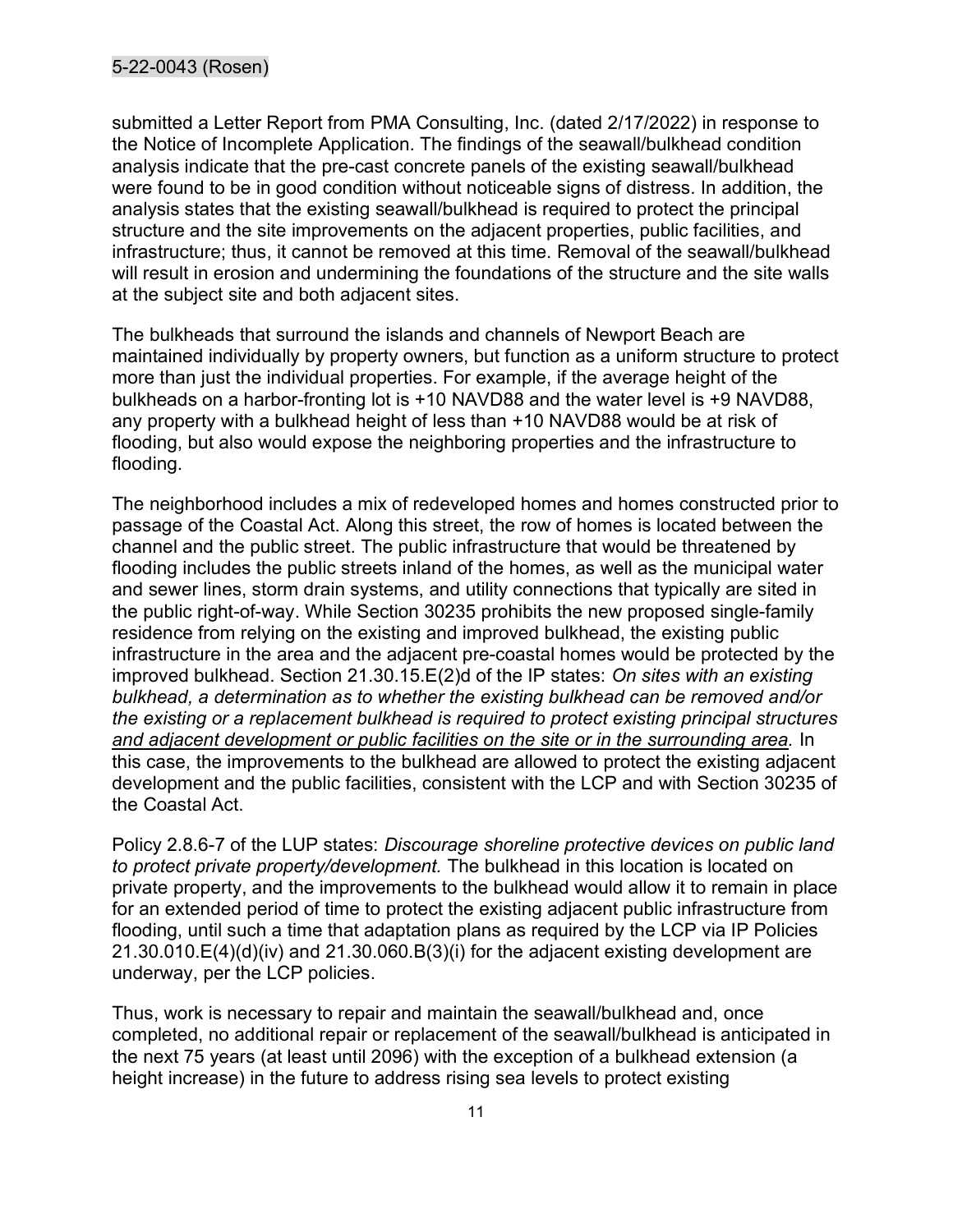development in the surrounding area. The analysis concludes that if found not adequate to address sea level rise over the next 75 years, the seawall/bulkhead height could be increased in height without any further bayward encroachment.

The Coastal Hazards Analysis identifies the highest high tide in the project area as +7.7 feet NAVD88. The submitted Coastal Hazards Analysis did include an analysis of a medium-high risk aversion with high emissions over the project's design life of 75 years (spanning until 2097); however, Commission staff also conducted its own similar analysis. The City in its review of the project conducted an analysis of a low risk aversion with high emissions over the project's design life of 75 years (2097).

In November 2018, the Commission adopted a science update to its CCC Sea Level Rise Policy Guidance in response to evolving science on sea level rise and specifically to new statewide guidance from the Ocean Protection Council (OPC) based on two reports: Rising Seas in California: An Update on Sea-Level Rise released in April 2017 and an update to the OPC's State Sea-Level Rise Guidance released in April 2018. According to the guidance document, sea level rise analysis of residential development should include low-risk and medium-high risk aversion scenarios. For a low risk aversion scenario, the City conducted its own analysis and used the OPC guidance document that sea levels may rise between 2.9 feet in 2094 (High Emissions) to 3.2 feet in 2100 (High Emissions) by the end of the project's estimated 75-year design life in 2097. For a medium-high risk aversion scenario, the submitted analysis and Commission staff used the OPC guidance document that sea levels may rise between 5.3 feet in 2090 (High Emissions) to 6.7 feet in 2100 (High Emissions) resulting in an average sea level rise of 6.00 feet by the end of the project's estimated 75-year design life in 2097.

Based on the City's analysis of the low-risk scenario by 2094, if there were to be a 3 foot rise, a high tide still water level of  $+10.7$  feet NAVD88  $(+7.7$  feet NAVD88  $+3$  feet = +10.7 feet NAVD88) is anticipated. This +10.7 feet NAVD88 would be 3.86 feet above the existing seawall/bulkhead cap elevation of +6.84 feet NAVD88. Based on the City's analysis of the low-risk scenario by 2100, if there were to be a 3.2-foot rise, a high tide still water level of +10.9 feet NAVD88 (+7.7 feet NAVD88 +3.2 feet = +10.9 feet NAVD88) is anticipated. This +10.9 feet NAVD88, which is the proposed height of the seawall/bulkhead cap elevation, would be 4.2 feet above the existing seawall/bulkhead cap elevation of +6.7 feet NAVD88.

However, based on submitted analysis and Commission's staff analysis of the mediumhigh risk scenario following the Commission's Sea Level Rise Guidance, if there were to be a 6.00-foot rise (the average range for a medium risk aversion scenario for the site), a high tide still water level of  $+13.7$  feet NAVD88 ( $+7.7$  feet NAVD88  $+6.00$  feet =  $+13.7$ feet NAVD88) is anticipated. This +13.7 feet NAVD88 would be 6.96 feet above the existing seawall/bulkhead cap elevation of +6.74 feet NAVD88 and would be 2.8 feet above the proposed seawall/bulkhead cap elevation of +10.9 feet NAVD88.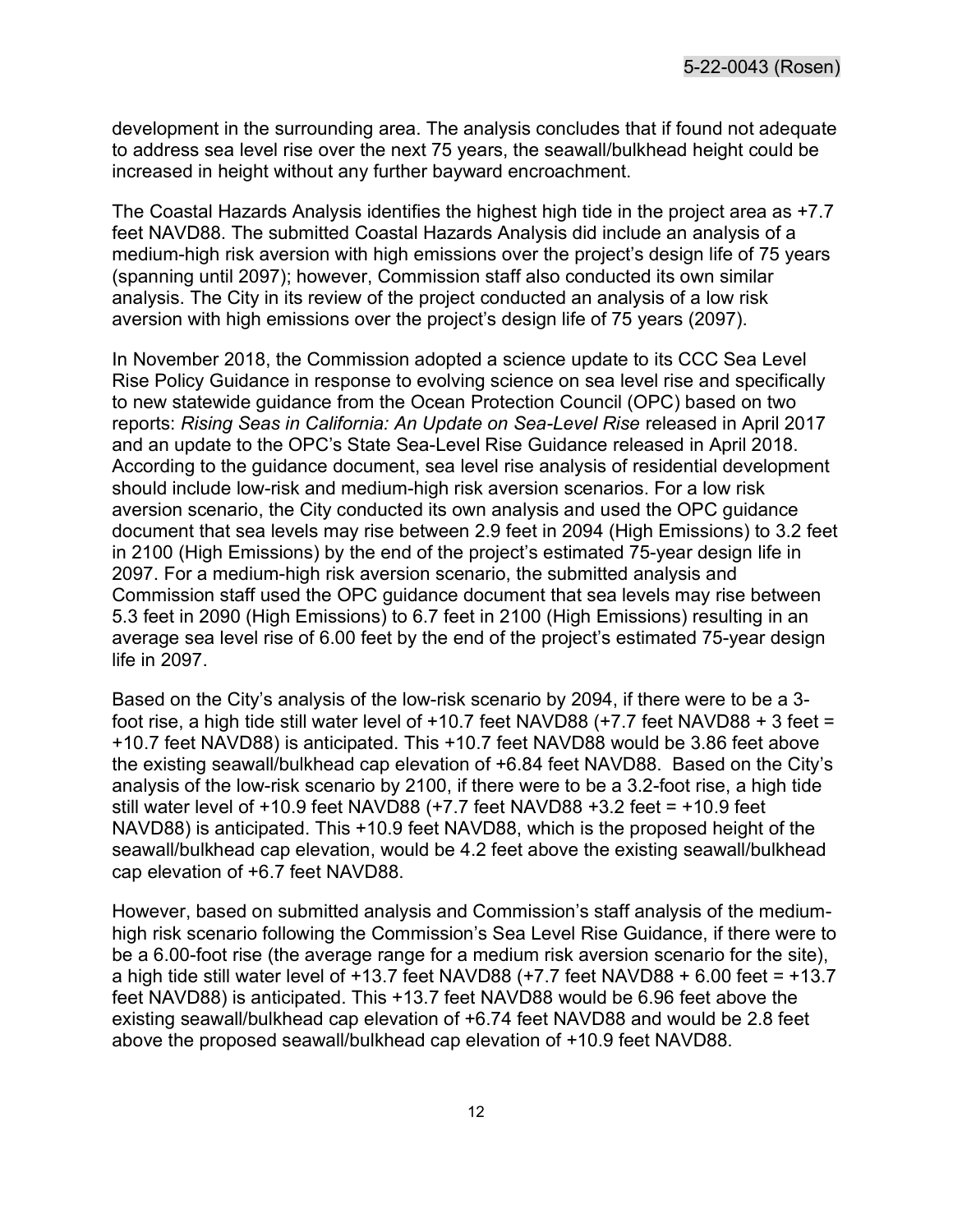While the project has been designed to adequately address the low risk aversion scenario, the proposed development has not been designed to address the flooding from the medium risk aversion scenario resulting in 6.0 feet of sea level rise by the end of the project's 75-year design life in 2097. However, in order to mitigate future potential sea level rise impacts, the applicant has stated that the seawall/bulkhead cap could be raised to an elevation of +14.4 feet NAVD88 without extending bayward. Thus, the project has been designed to so that it could be raised to address flooding impacts associated with the high emissions medium-high risk aversion scenario. And the sea level rise consultants have found that the seawall/bulkhead height could be increased to this height without any further bayward encroachment.

To ensure the applicant accepts the responsibility for all hazards associated with the coastal development, the Commission imposes Special Condition No. 1, which requires the applicant to agree to assume the risk that the development is susceptible to hazards, especially those exacerbated by sea level rise.

Since coastal processes are dynamic and structural development may alter the natural environment, future development at the project site could adversely affect future shoreline conditions if not properly evaluated and potentially may result in a development which is not consistent with the Chapter 3 policies of the Coastal Act. The Commission imposes Special Condition No. 2, which informs the applicant that future development at the site requires an amendment to Coastal Development Permit No. 5- 22-0043 or a new coastal development permit.

The construction of seawalls/bulkheads and other shoreline protective devices is generally disfavored under the Coastal Act, as these structures interfere with natural shoreline processes, erode beaches, and have numerous related adverse impacts on public access and visual resources. Thus, Coastal Act section 30253(b) requires that new development "neither create nor contribute significantly to erosion . . . or destruction of the site or surrounding area or in any way require the construction of protective devices that would substantially alter natural landforms along bluffs and cliffs." The existing bulkhead and the improvements proposed to the bulkhead will not contribute to erosion (because there is no public beach here and no direct wave action) or destruction of the site (because the bulkhead already exists and the improvements will not cause destruction) and the site is not located along a bluff or cliff. The project is consistent with Section 30253(b) as proposed. The project, only as conditioned, can be found consistent with Section 30253(a), as discussed above.

Section 30235 of the Coastal Act provides that shoreline protective devices shall be permitted when required to protect existing structures, and when designed to eliminate or mitigate adverse impacts on local shoreline sand supply. The City's recently adopted LCP also includes policies that specifically address bulkheads and shoreline protective devices, including LUP Policy 2.8.6-8, which states that the protective devices shall be limited to the minimum required to protect existing development and prohibit their use to expand areas for new development.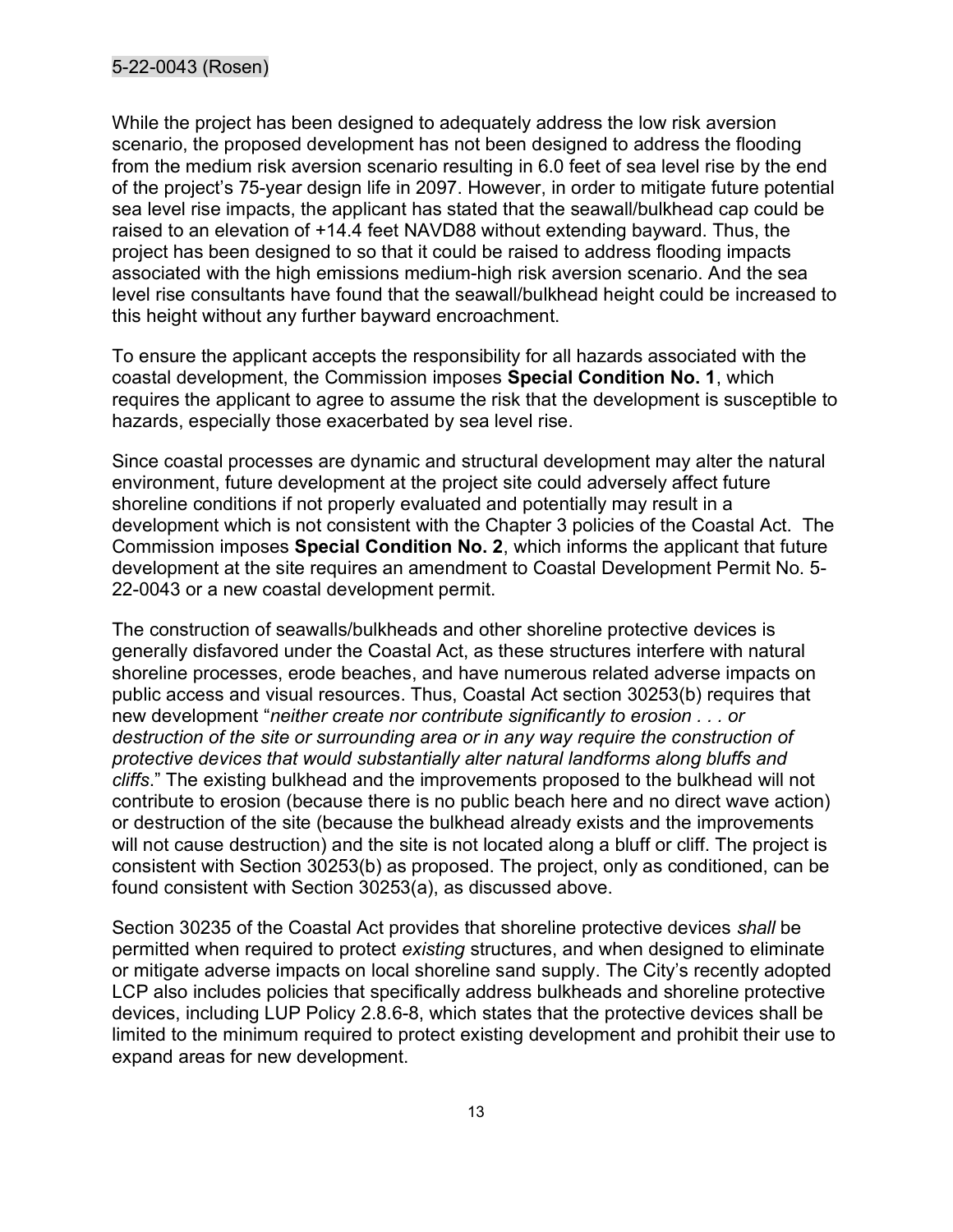Here, the Coastal Act is the standard of review for the Commission's review of the proposed development, although the City's LCP, certified by the Commission in 2017, provides guidance. The subject site includes a single lot with an existing duplex onsite that will be demolished and replaced with a new single-family residence (per the City's approval of local coastal development permit CD2021-021) surrounded by existing residential lots on either side of the subject site and a public road, River Avenue, inland of the site. The applicant's seawall/bulkhead condition analysis indicates that the adjacent residential structures and public infrastructure would be threatened were it not for the existing seawall/bulkhead which is generally in good condition. Accordingly, the proposed seawall/bulkhead repairs are necessary to protect existing adjacent residential structures and public infrastructure in danger from flooding and may be authorized as long as adverse impacts on shoreline sand supply are eliminated or mitigated. The project will not result in any new impacts to shoreline sand supply because as proposed, the repaired seawall/bulkhead will be in the same location/configuration and will not extend bayward of the existing bulkhead. Special Condition No. 3 requires no future bayward extension of the existing shoreline protective device.

#### **CONCLUSION**

As conditioned, the Commission finds that the proposed project is consistent with the Sections 30235 and 30253 of the Coastal Act and the City's certified LCP coastal hazards policies.

### D. Water Quality

Coastal Act Sections 30230, 30231 and 30232 require protection of marine resources and, where feasible, the restoration of marine resources, as well as the maintenance of the biological productivity of coastal waters. Coastal Act Section 30250 requires that new residential development be located where it will not have significant individual or cumulative adverse effects on coastal resources. The City's certified LCP also includes a number of similar policies that protect marine resources and water quality, such as CLUP Policy 4.3.2-1 that states that pollution prevention and elimination methods will be promoted to minimize the introduction of pollutants into coastal waters; and CLUP Policy 4.3.2-22 that requires waterfront development to incorporate BMPs designed to prevent or minimize polluted runoff to coastal waters.

#### 1. Construction Impacts to Water Quality

Storage or placement of construction materials, debris, or waste in a location subject to erosion and dispersion or which may be discharged into coastal water via rain or wind would result in adverse impacts upon the marine environment that would reduce the biological productivity of coastal waters. For instance, construction debris entering coastal waters may cover and displace soft bottom habitat. Sediment discharged into coastal waters may cause turbidity, which can shade and reduce the productivity of foraging avian and marine species' ability to see food in the water column. In order to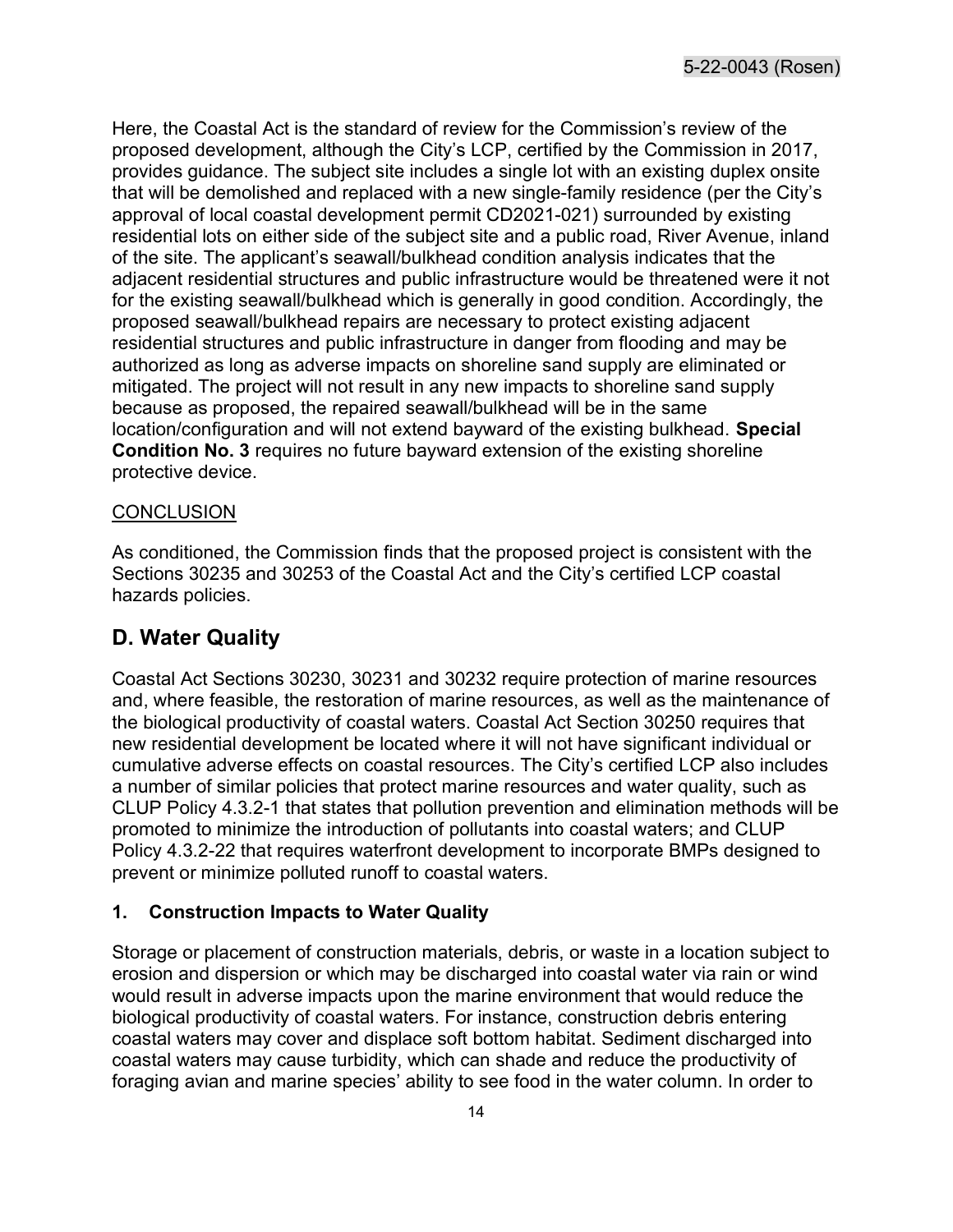avoid adverse construction-related impacts upon marine resources, the Commission imposes Special Condition No. 4, which outlines construction-related best management practices to provide for the safe storage of construction materials and the safe disposal of construction debris. This condition requires, among other things, the applicant to remove any and all debris resulting from construction activities within 24 hours of completion of the project. In addition, all construction materials, excluding lumber, shall be covered and enclosed on all sides, and as far away from a storm drain inlet and receiving waters as possible.

#### 2. Post-Construction Impacts to Water Quality

The proposed project is considered development and there is an opportunity to improve water quality. Much of the pollutants entering the ocean come from land-based development. The Commission finds that it is necessary to minimize to the extent feasible within its jurisdiction the cumulative adverse impacts on water quality resulting from incremental increases in impervious surface associated with additional development. In order to address these post construction water quality impacts, the applicant has included drainage improvements on the landward side of the reinforced seawall/bulkhead that include collecting site drainage and directing it landward to an infiltration trench located across the subject site's driveway to retain run-off on site. Thus, the project addresses post construction water quality impacts.

All plants used in proposed planters must be non-invasive and drought tolerant. The placement of vegetation that is considered to be invasive which could supplant native vegetation is not permitted. Invasive plants have the potential to overcome native plants and spread quickly. Invasive plants are generally those identified by the California Invasive Plant Council (http://www.caleppc.org/) and the California Native Plant Society (www.CNPS.org) in their publications. Furthermore, any plants in the proposed planters should be drought tolerant to minimize the use of water. The term drought tolerant is equivalent to the terms 'low water use' and 'ultra low water use' as defined and used by "A Guide to Estimating Irrigation Water Needs of Landscape Plantings in California" prepared by University of California Cooperative Extension and the California Department of Water Resources dated August 2000 available at http://www.owue.water.ca.gov/landscape/pubs/pubs.cfm To ensure that all landscaping will be drought tolerant and non-invasive, the Commission imposes Special Condition No. 5.

#### **CONCLUSION**

Thus, as conditioned, the Commission finds that the proposed project is consistent with the Sections 30230, 30231, 30232 and 30250 of the Coastal Act and the City's certified LCP marine resources and water quality policies.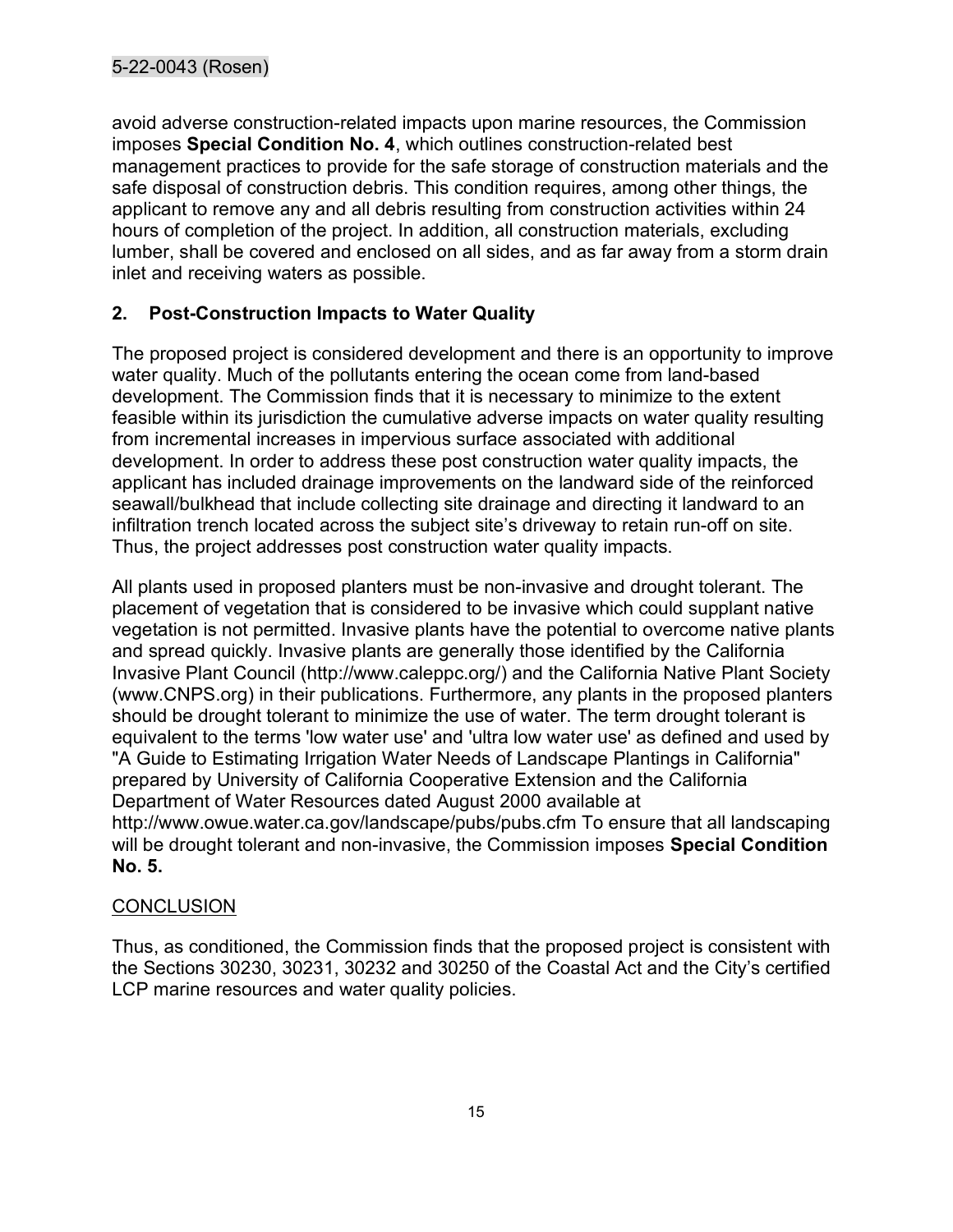5-22-0043 (Rosen)

#### E. Public Access

Coastal Act Section 30210 mandates that maximum public access to the coast and recreational opportunities be provided consistent with private property rights. Section 30212(a) of the Coastal Act provides that adequate public access to the sea be provided in new development projects, except where adequate access exists nearby. Additionally, Sections 30220 and 30221 of the Coastal Act protect coastal areas suited for water-oriented recreational activities and oceanfront land for recreational uses. Section 30250 of the Coastal Act requires new development to not have significant adverse effects, individually or cumulatively, on coastal resources. The City's certified LCP also includes a number of similar policies regarding public access and recreation, such as CLUP Policy 3.1.1-1 that states that public access shall be protected and where feasible expanded and enhanced to and along the shoreline and to beaches, coastal waters, tidelands, costal parks and trails; and CLUP Policy 3.1.1-11 that require new development to minimize impacts to public access to and along the shoreline.

The subject site fronts on Rivo Alto Channel, identified by the City as "Waterways Dedicated or Reserved for the same" on the City's Tidelands Survey of Newport Harbor dated January 11, 2017 and it is not part of the mapped State Tidelands held in trust by the City. Pursuant to Public Resources Code section 7552.5, the submerged land is subject to a navigational easement that, in general, precludes the owner from preventing the public from using the waters for navigational purposes even if the submerged lands are not public trust lands. The proposed bulkhead reinforcement will occur on the land side of the property. The proposed project includes detaching and reattaching the existing boat dock gangway on the seaward side of the existing bulkhead, with no change to the existing boat dock. No work is proposed to the seawall/bulkhead or on the submerged lands that would encroach bayward and into the Rivo Alto Channel that would result in interference with navigation through the channel. Thus, the proposed project would not be inconsistent with the navigational easement.

There is no direct public pedestrian access to the water through the private residential lots. Public pedestrian access to these submerged lands is available approximately 75 feet to the northwest and to the southeast of the subject site at the end of  $39<sup>th</sup>$  Street and 40<sup>th</sup> Street. Therefore, the proposed project does not result in adverse impacts to public access. However, Coastal Commission approval of this project cannot waive any public rights that may exist on the property. In order to preserve and maintain access to the public Tidelands if development patterns change in the future or if there is an effort to expand public access within the canals, Special Condition No. 6 is imposed stating that the approval of a coastal development permit for the project does not waive any public rights or interest that exist or may exist on the property.

#### **CONCLUSION**

Thus, as conditioned, the Commission finds that the proposed project is consistent with Sections 30210, 30212, 30220, 30221 and 30250 of the Coastal Act and the City's certified LCP public access and recreation policies.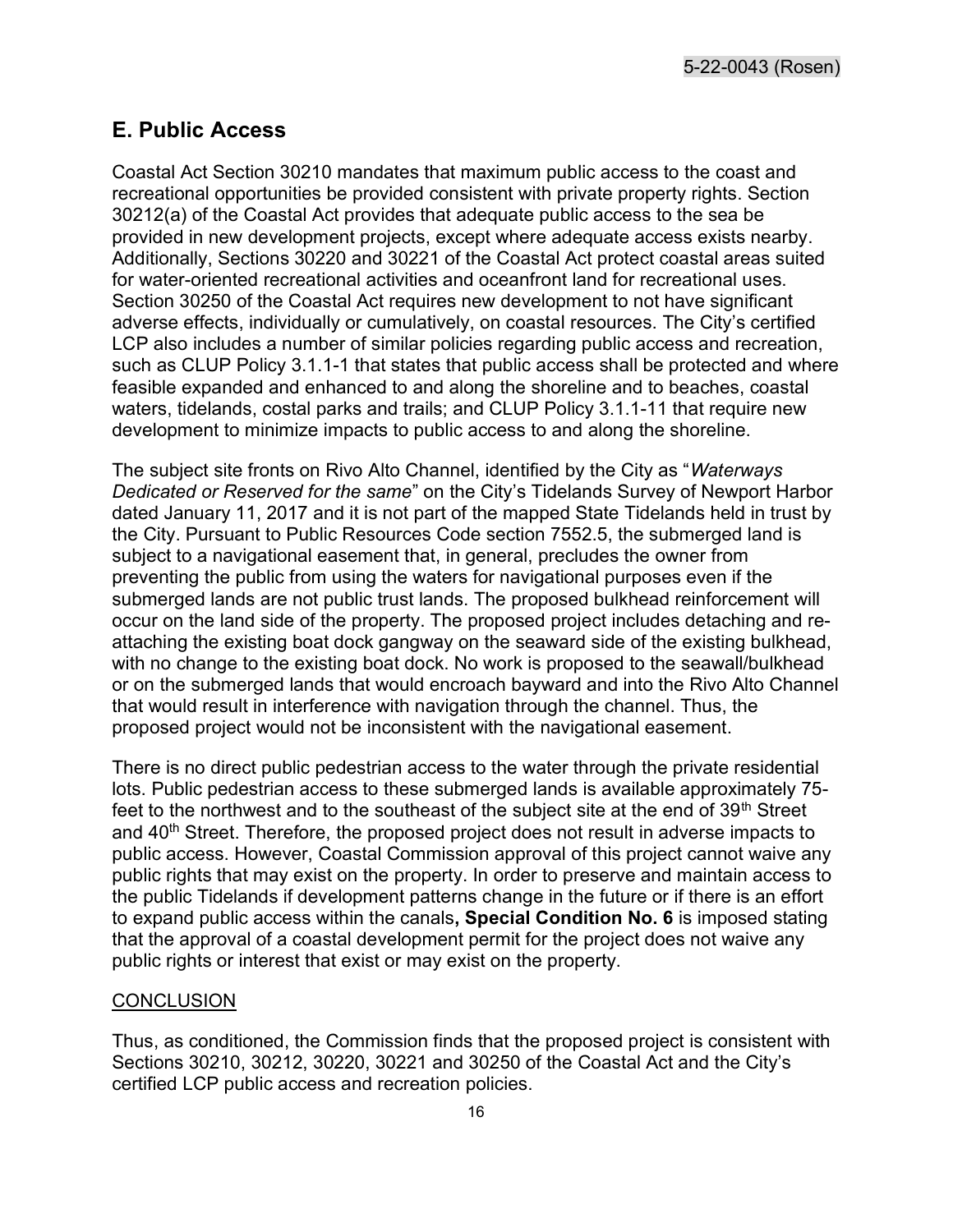### F. Deed Restriction

To ensure that any prospective future owners of the property are made aware of the applicability of the conditions of this permit, the Commission imposes Special Condition No. 7, which requires the property owner to record a deed restriction against the property, referencing all of the special conditions of this permit and imposing them as covenants, conditions and restrictions on the use and enjoyment of the Property. Thus, as conditioned, any prospective future owner will receive actual notice of the restrictions and/or obligations imposed on the use and enjoyment of the land, including the risks of the development and/or hazards to which the site is subject, and the Commission's immunity from liability.

# G. Local Coastal Program (LCP)

The subject property is bisected by the coastal permit jurisdiction boundary resulting in a portion of the site within the City's permitting jurisdiction (dry land area) and another portion within the CCC Permit jurisdiction (dry land and submerged land area). The City of Newport Beach LCP was effectively certified on January 13, 2017. The standard of review for development within the City's permit jurisdiction is the City's certified LCP. The standard of review for development within the Commission's original permit jurisdiction is Chapter 3 of the Coastal Act, which the proposed development is consistent with, while the City's certified LCP is advisory in nature and may provide guidance.

## H. California Environmental Quality Act (CEQA)

The City of Newport Beach is the lead agency responsible for certifying that the proposed project is in conformance with the California Environmentally Quality Act (CEQA). The City determined that in accordance with CEQA, the project is Categorically Exempt pursuant to Title 14 of the California Code of Regulations Section 15303, Article 19 of Chapter 3, Guidelines for Implementation of the of CEQA under Class 3 (New construction or Conversion of Small Structures) because it has no potential to have a significant effect on the environment. Section 13096(a) of the Commission's administrative regulations requires Commission approval of coastal development permit applications to be supported by a finding showing the application, as conditioned by any conditions of approval, to be consistent with any applicable requirements of CEQA. Section 21080.5(d)(2)(A) of CEQA prohibits a proposed development from being approved if there are feasible alternatives or feasible mitigation measures available which would substantially lessen any significant adverse effect which the activity may have on the environment.

Under Section 15251(c) of Title 14 of the California Code of Regulations, the Commission's CDP regulatory process has been certified as the functional equivalent to the CEQA process. The proposed project has been conditioned in order to be found consistent with the public access and resource protection policies of the Coastal Act and the LCP, as applicable. As conditioned, the proposed project has been found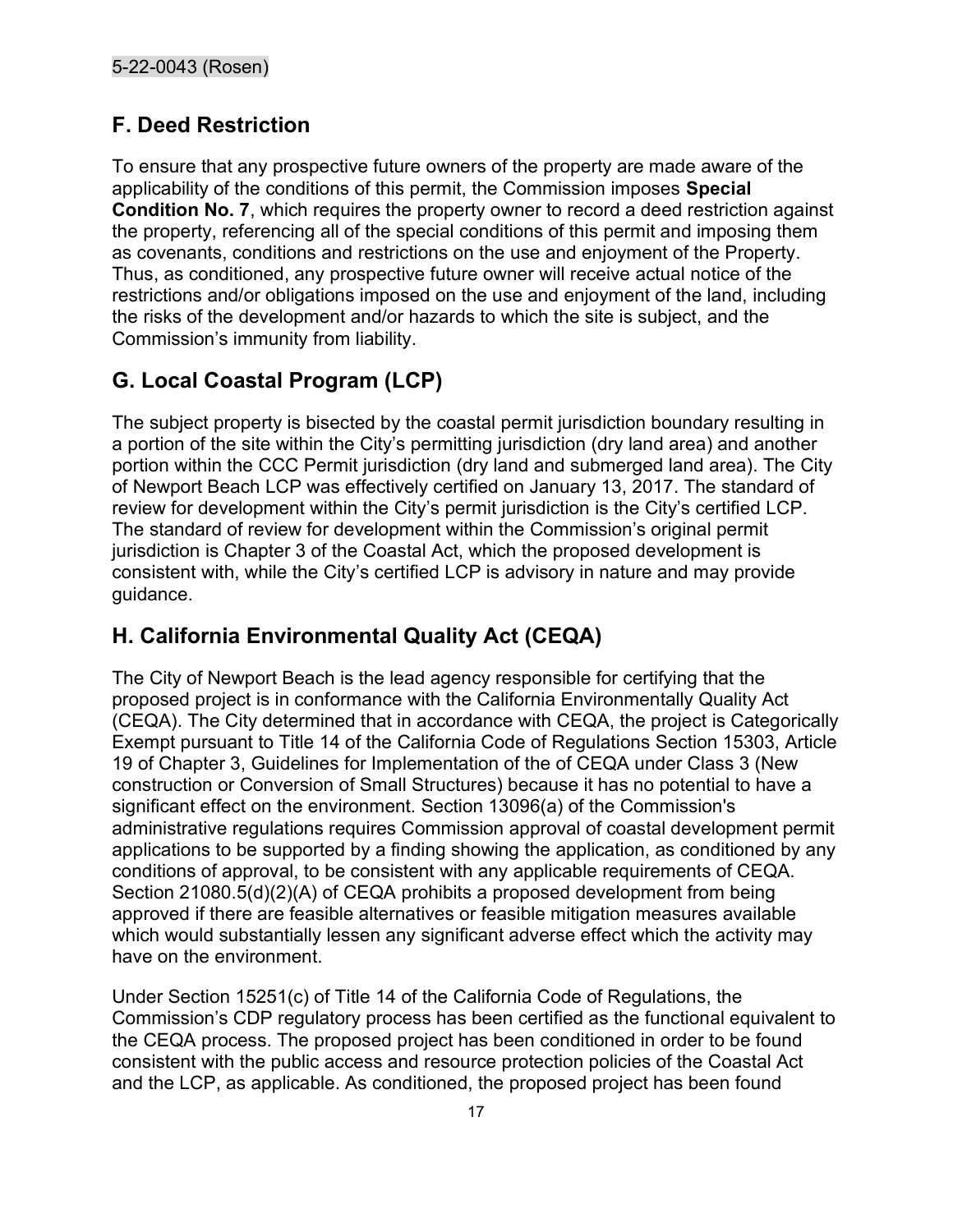consistent with the hazards, water quality and marine resources, and public access and recreation policies of the Coastal Act and the LCP, as applicable.

Therefore, as conditioned, the Commission finds that there are no feasible alternatives or additional feasible mitigation measures available that would substantially lessen any significant adverse effect that the activity may have on the environment. Therefore, the Commission finds that the proposed project, as conditioned to mitigate the identified impacts, is the least environmentally damaging feasible alternative and consistent with the requirements of the Coastal Act and CEQA.